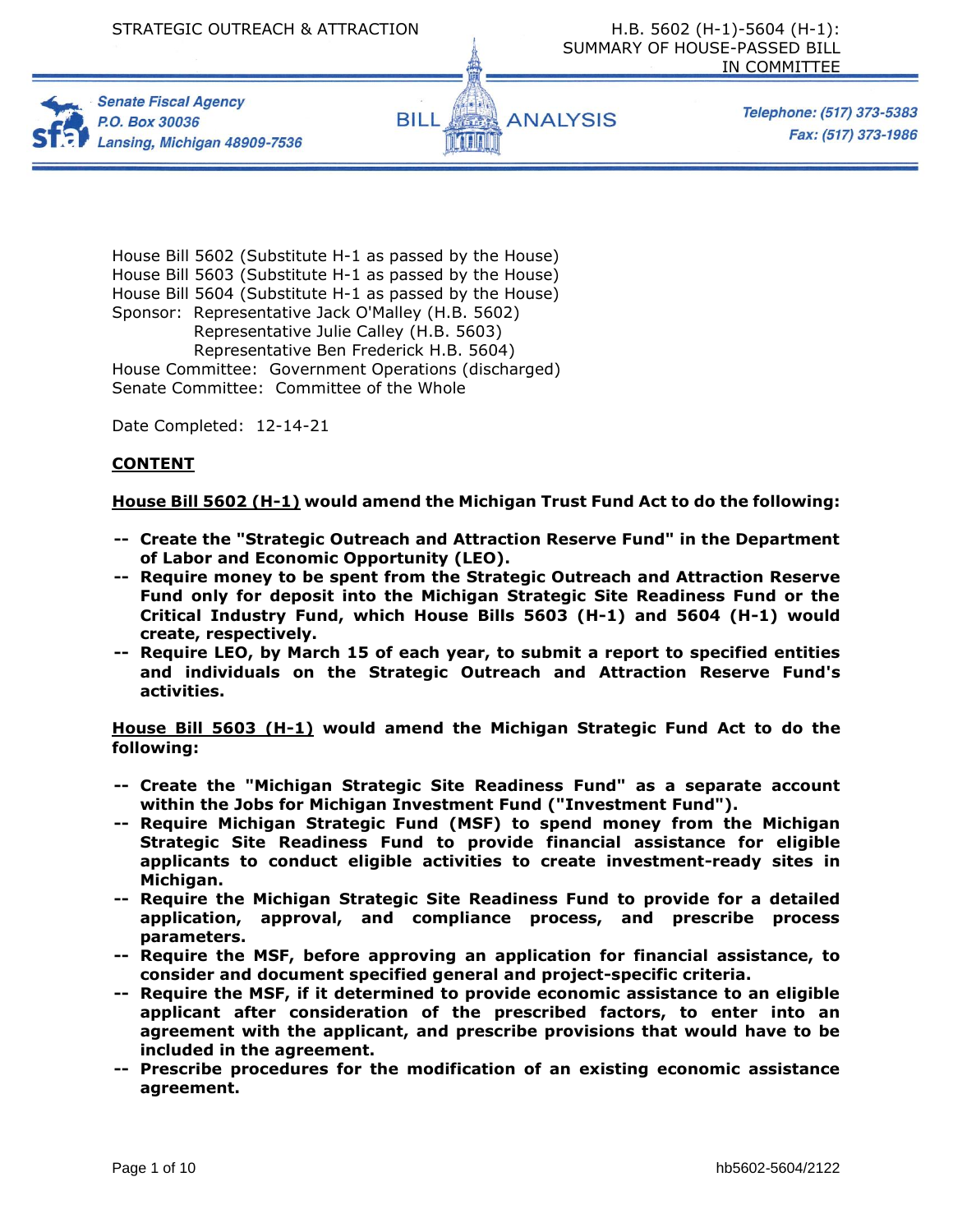- **-- Require the MSF, by March 15 of each year, to submit a report to specified entities and individuals on the Michigan Strategic Site Readiness Fund's activities, and, if the MSF failed to submit the report, prohibit the MSF from disbursing money from that Fund until the report was submitted.**
- **-- State that the Legislature finds and declares that funding provided under the bill is for a public purpose and serves the health, safety, and general welfare of the residents of the State.**

**House Bill 5604 (H-1) would amend the Michigan Strategic Fund Act to do the following:** 

- **-- Create the "Critical Industry Fund" as a separate account within the Investment Fund.**
- **-- Require the MSF to spend money from the Critical Industry Fund only to provide qualified investments to qualified businesses for deal-closing, gap financing, or other economic assistance to create new qualified jobs or make capital investments, or both.**
- **-- Require the MSF to consider and document specified criteria before entering into an agreement for a qualified investment.**
- **-- Require the MSF, if it determined to award a qualified investment to a qualified business, to enter into an agreement with the qualified business, and prescribe provisions that would have to be included in an agreement.**
- **-- Prescribe procedures for the modification of an existing qualified investment agreement.**
- **-- Require the MSF, by March 15 of each year, to submit a report to specified entities and individuals on the Critical Industry Fund's activities, and, if the MSF failed to submit the report, prohibit the MSF from disbursing money from that Fund until the report was submitted.**
- **-- State that the Legislature finds and declares that funding provided under the bill is for a public purpose and serves the health, safety, and general welfare of the residents of the State.**

Each bill is tie-barred to House Bill 4082, which would limit the power of the State Administrative Board to transfer funding between appropriations line items.

## **House Bill 5602 (H-1)**

The bill would amend the Michigan Trust Fund Act to create the Strategic Outreach and Attraction Reserve Fund. The State Treasurer would have to deposit money and other assets received from State appropriations or from any other source into the Fund. The State Treasurer would have to direct the investment of Fund money and credit interest and earnings from the investments to the Fund. The Department of Labor and Economic Opportunity would be the administer of the Fund for auditing purposes. Money in the Fund that was restricted at the close of the fiscal year would have to remain in the Fund and would not lapse to the General Fund.

Money would have to be spent from the Strategic Outreach and Attraction Reserve Fund only under an appropriation as provided by law or by a legislative transfer under the Management and Budget Act, and only for deposit into the Critical Industry Fund or the Michigan Strategic Site Readiness Fund.

By March 15 each year, LEO would have to transmit to each member of the Legislature, the Governor, the Clerk of the House of Representatives, the Secretary of the Senate, and the House and Senate Fiscal Agencies a report on the Fund's activities.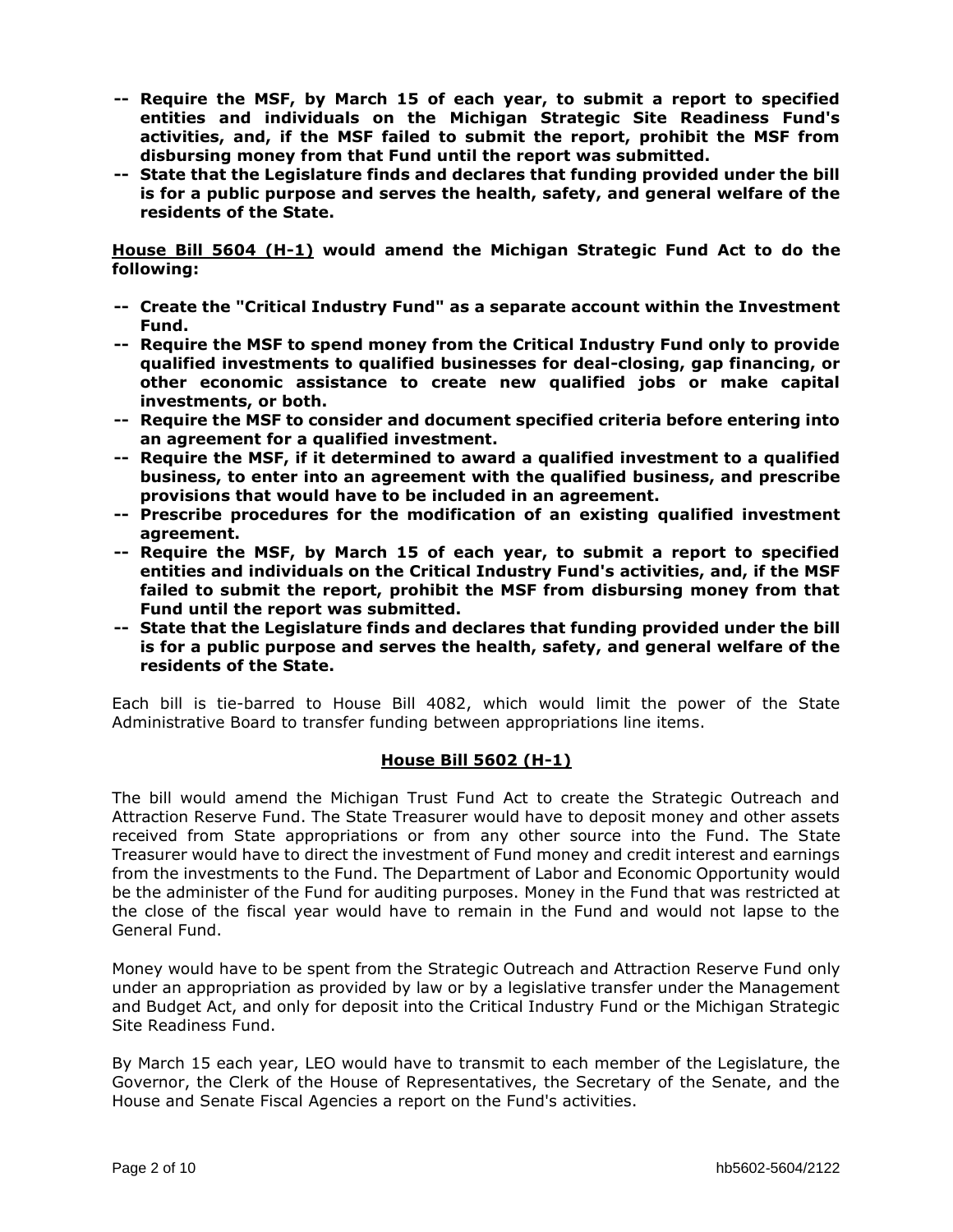# **House Bill 5603 (H-1)**

## Definitions

"Eligible applicant" would mean an applicant that is one or more of the following: i) a political subdivision of Michigan, including a county, city, village, township, charter township, or instrumentality of a county, city, village, township, or charter township; single or multipurpose special district; or single or multipurpose public authority; ii) a local economic development corporation or similar entity; iii) a person who is the owner of the site for which the improvements are proposed, but who is not the end user of that site, provided that that person must apply jointly with an applicant under i) or ii); or iv) in the case of an application for a site for which a specific person has been identified as the end user, the person that is or will be the end user of that site.

"Eligible activities" would mean, with respect to a site that is the subject of an application under this section, one or more of the following: i) land acquisition and assembly; ii) site preparation and improvement; iii) infrastructure improvements that directly benefit the site, including transportation infrastructure, water and wastewater infrastructure, and utilities necessary to service the site; iv) any demolition, construction, alteration, rehabilitation, or improvement of buildings on the site; v) environmental remediation; or vi) architectural, engineering, surveying, and similar professional fees.

"End user" would mean the person, either directly or through an affiliate, that will establish and operate the manufacturing or other commercial enterprise that constitutes the end use of the improved site.

"Strategic site" would mean a site, whether public or privately owned, that is, or subsequent to a proposed acquisition will be, used for manufacturing or other commercial use. "Megastrategic site" would mean a strategic site that is at least 500 acres in size.

#### Michigan Strategic Site Readiness Fund

The bill would amend the Michigan Strategic Fund Act to create the Michigan Strategic Site Readiness Fund ("Fund") as a separate account within the Investment Fund. The Fund would include money appropriated to, transferred to, or deposited in the Fund from the Strategic Outreach and Attraction Reserve Fund as provided by law. The MSF Board could not disburse money from the Fund for a grant, loan, investment, or other economic assistance to an eligible applicant if the applicant had not repaid all money subject to clawback or required to be repaid under a specific repayment provision in an agreement under the Act or if the applicant were in default on a grant, loan, investment, or other economic assistance made or guaranteed by the State. All money paid to the MSF under a clawback or specific repayment provision for economic assistance would have to be deposited in the Strategic Outreach and Attraction Reserve Fund. Money in the Fund could not be used for administrative purposes; money in the Fund at the close of the fiscal year that was not allocated or otherwise committed would have to revert back to the Strategic Outreach and Attraction Reserve Fund.

#### Disposition of Money & Application Process

The MSF would have to spend money from the Fund only to provide grants, loans, investments, and other economic assistance for eligible applicants to conduct eligible activities for the purpose of creating investment-ready sites to attract and promoted investment in Michigan for eligible activities on, or related to, strategic sites and mega-strategic sites. The Fund would have to provide for a detailed application, approval, and compliance process that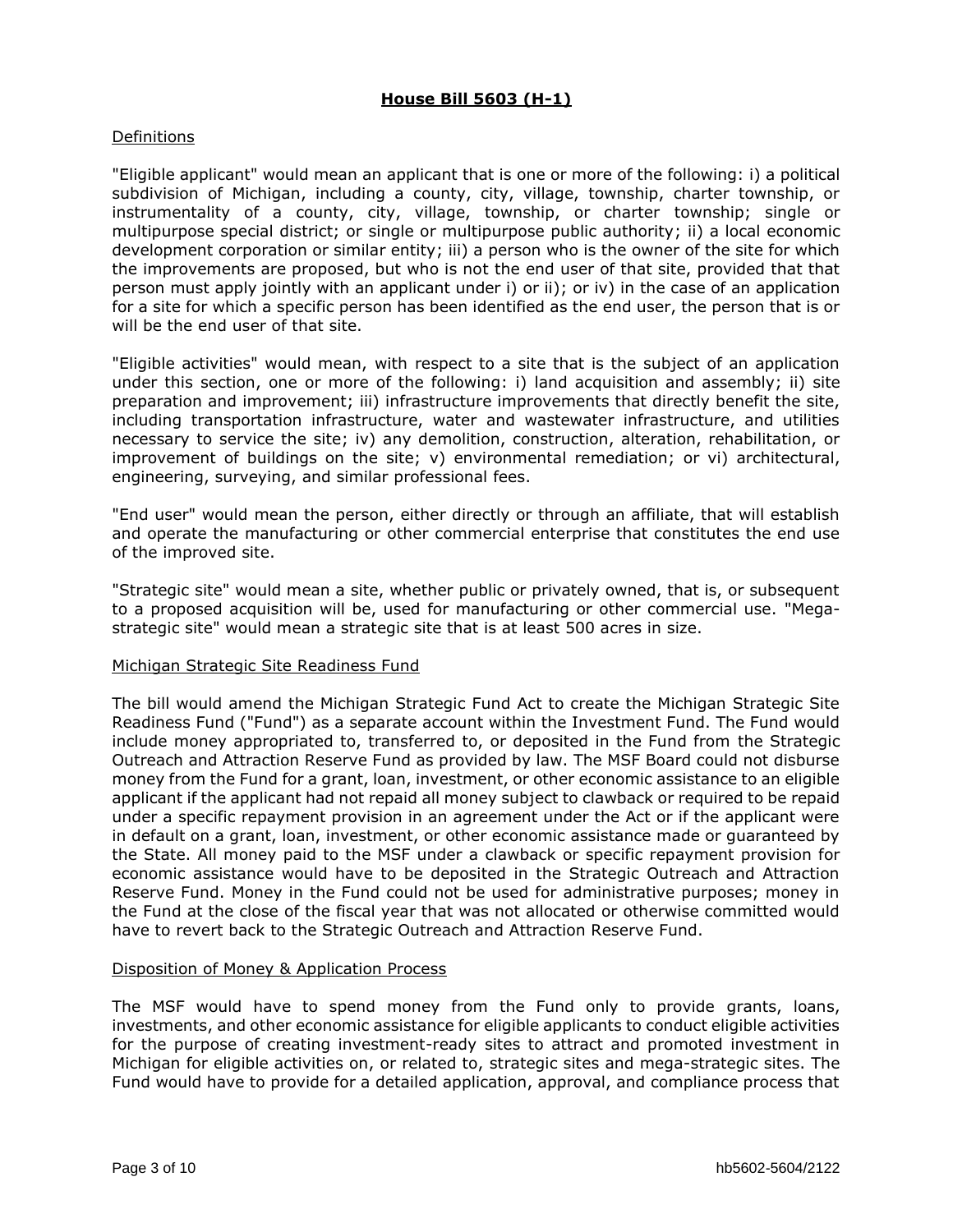would have to be published and available on the MSF's website. The application, approval, and compliance process would have to provide, at a minimum, for all of the following:

- -- An eligible applicant could apply for a grant, loan, investment, or other economic assistance in a form and manner determined by the MSF.
- -- The MSF would have to establish separate application criteria for mega-strategic sites and for strategic sites that were not mega-strategic sites and for sites that had, and did not have, a specifically identified end user.

#### Economic Assistance Criteria

Before approving an application, the MSF would have to consider and document, at least all of the following criteria to the extent reasonably applicable as determined by the MSF to the type of project proposed before entering into an agreement for economic assistance:

- -- The importance of the project or eligible activities to the community in which it would be located.
- -- If the project would act as a catalyst for additional revitalization of the community in which it would be located and the State.
- -- The amount of local community and financial support for the project.
- -- The amount of any other economic assistance or support provided by the State or Federal government for the project.
- -- The amount of any private funds or investments for the project including the applicant's own investments in the project.
- -- The applicant's financial need for a grant, loan, investment, or other economic assistance.
- -- The extent of reuse of vacant buildings, public or private, reuse of historic resources, and redevelopment of blighted property.
- -- Creation of new jobs at the project location and within Michigan.
- -- Whether and how the project would be financially and economically sound.
- -- Whether and how the project converted abandoned public buildings to private use.
- -- Whether and how the project promoted sustainable development.
- -- Whether and how the project involved the rehabilitation of a historic resource.
- -- Whether and how the project addressed areawide redevelopment and underserved markets.
- -- The level and extent of environmental contamination.
- -- Whether and how the project would compete with or affect existing Michigan businesses within the same industry.
- -- Whether and how the project's proximity to rail and utility would affect the project's performance and maximize energy and logistics needs in the community in which it would be located and in Michigan.
- -- The risk of obsolescence of the project, products, and investments in the future.
- -- The overall return on investment to Michigan.
- -- Whether the proposed strategic site or mega-strategic site would be incorporated into a strategic plan of a political subdivision of the State.
- -- Any other additional criteria approved by the MSF Board that were specific to each individual project and were consistent with the findings and intent of the bill.

In addition to these factors, the MSF would have to consider and document criteria specified in the bill in determining whether to approve economic assistance for a strategic site for which an end use had not been identified, a mega-strategic site for which an end user had not been identified, or a project for which an end user had been identified.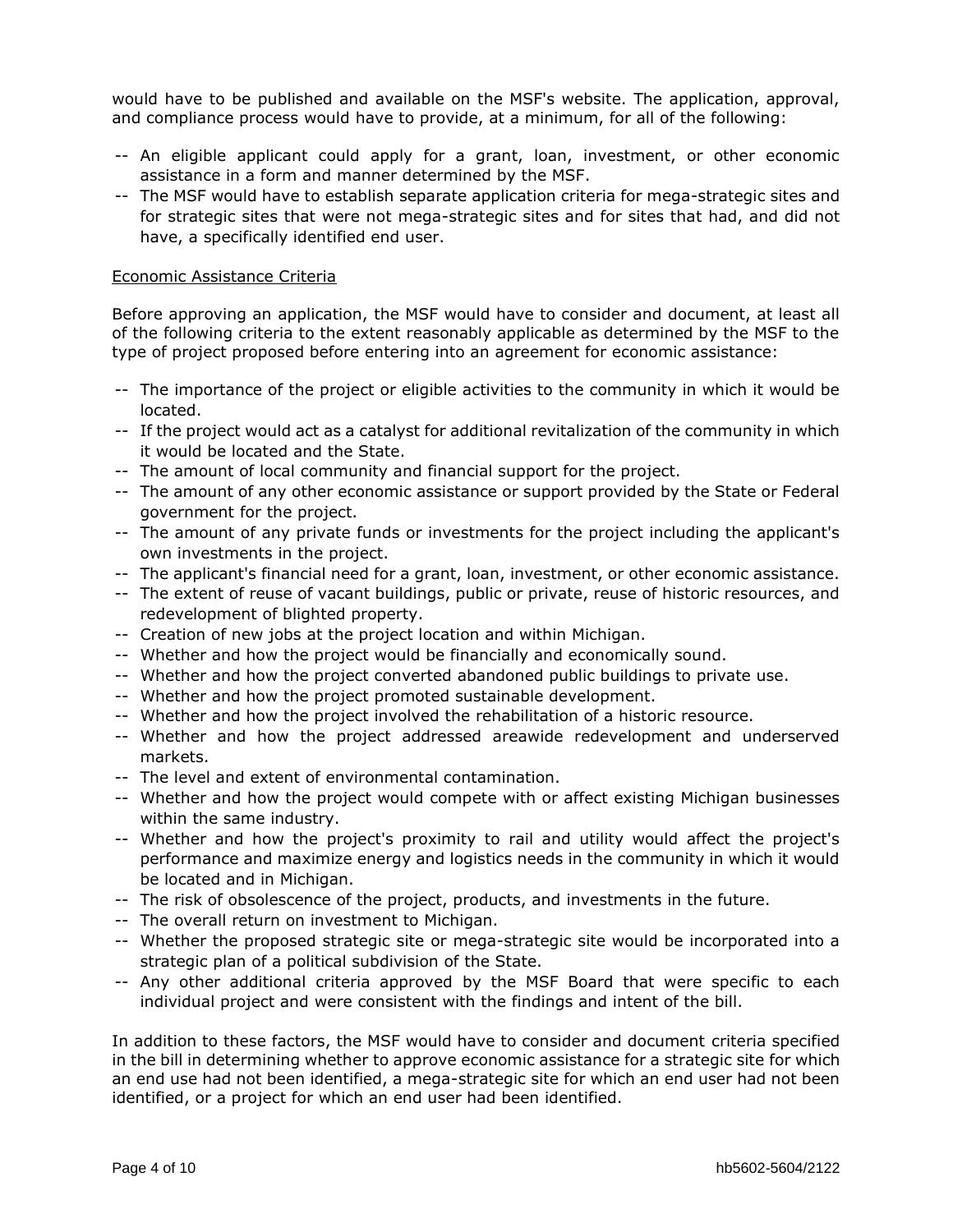## Economic Assistance Agreement Provisions

If the MSF determined, after consideration of the above factors, to provide economic assistance from the Fund to an eligible applicant, it would have to enter into an agreement with the applicant that included all of the terms and conditions related to the assistance as determined and documented by the MSF Board, including the following:

- -- Specific dates and benchmarks for the eligible applicant to receive economic assistance, including conditions for the disbursement of funds in installments.
- -- For a grant, loan, investment, or other financial assistance provided to a person identified as the end user of the site, a clawback and specific repayment provision if the person failed to comply with the agreement.
- -- A provision that all money subject to clawback or required to be repaid under a specific repayment provision would have to be paid within 30 days after notification by the MSF; any amounts not paid within that 30-day period would be subject to a penalty of 1.0% per month, prorated on a daily basis.
- -- A provision that if the applicant filed for bankruptcy, the State would be a secured creditor and would have first priority over other creditors if the eligible applicant were in default under the agreement to the extent permitted by law.
- -- An audit provision that required the MSF to verify that the established benchmarks for the project had been met.

## Modification of Existing Agreement

If the MSF received a request to modify an existing agreement for economic assistance, it would have to provide a copy of the requested modification to each member of the Legislature, the Governor, the Secretary of the Senate, the Clerk of the House of Representatives, and the Senate and House Fiscal Agencies within five business days after receiving the modification request. The notice would have to include the specific provision to be modified and rationale for considering modification. Before the MSF modified an existing agreement, it would have to give notice of the proposed amendments and post them on the MSF's website at least one day before a public hearing on the proposed amendments. If the MSF approved and modified an existing agreement, it would have to provide a copy of the amended agreement to all of the individuals and entities specified above within one business day after the modification.

#### Mega-Strategic Site Investment Strategy & Listings

In making an award for a mega-strategic site that did not have a specifically identified end user, the MSF, working in collaboration with the eligible applicant, would have to prepare a mega-strategic site investment strategy and spending plan that detailed the sequence and cost of anticipated investments in the site, the benchmarks for bringing the site to a marketable condition, and the marketing strategy for the site. Each plan would have to have the objective of establishing a certified mega-strategic site under a nationally recognized third-party certification program.

The bill would require the MSF to post on its website or the Michigan Economic Development Corporation's website, at least every three months, the name of the eligible applicant or applicants, the location of each site that received economic assistance in that period, and the amount of the assistance.

Notwithstanding anything to the contrary, the MSF could make grants and could provide technical assistance from the Fund to local economic development corporations to create an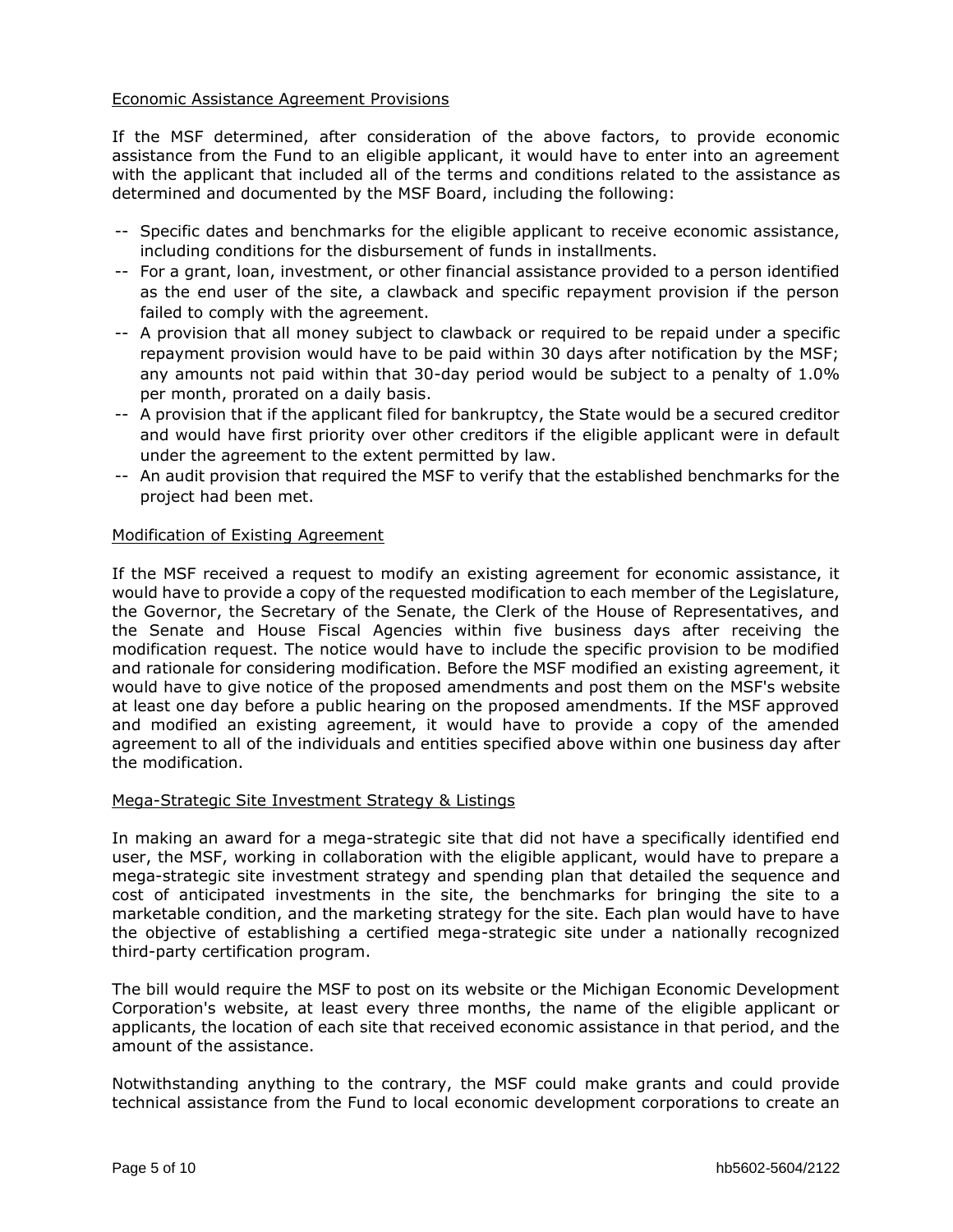inventory of development-ready sites, provided that the inventory would have to use nationally recognized criteria to identify of those sites for investment and that the MSF maintained an inventory of the sites on its website. The inventory would have to include in an interactive and user-friendly manner a listing of all development-ready sites and any pictures, maps, and other documentation related to those sites.

### Required Report

By March 15 each year, the MSF would have to transmit to each member of the Legislature, the Governor, the Clerk of the House of Representatives, the Secretary of the Senate, and the House and Senate Fiscal Agencies a report on the Fund's activities. The report would have to include the following:

- -- A list of eligible applicants that received economic assistance.
- -- The type of project or eligible activities approved for an award.
- -- The amount, type, and duration of the award.
- -- The amount of other financial assistance other than State resources.
- -- Money or other revenue or property returned to the Fund, including clawbacks and repayments due to a breach of a written agreement.

If the Fund failed to transmit the report as required above, the MSF Board could not disburse money from the Fund for economic assistance until it transmitted the report as required.

#### MSF Report

The Michigan Strategic Fund Act requires the MSF to transmit an annual report of its activities to the individuals and entities listed above. Under the bill, this report also would have to include the activities of the Fund and the Critical Industry Fund (which House Bill 5604 (H-1) would create).

## **House Bill 5604 (H-1)**

#### Definitions

"Qualified investment" would mean a grant, loan, investment, or other economic assistance from the Jobs Account for a project subject to a written agreement with a qualified business under the bill. The term would include a grant, loan, investment, or other economic assistance for creation of new qualified jobs, infrastructure improvements, other capital investments, or other assistance, including an agreement providing for assistance via the Transportation Economic Development Fund. The term also would include a grant, loan, investment, or other economic assistance for job training opportunities or workforce development and education, or both. "Other economic assistance" would mean any other form of assistance allowed under the Michigan Strategic Fund Act that is not a grant, a loan, or an investment.

"Qualified business" would mean a business that is located in or operates in the State or will locate or will operate in this state as determined by the MSF Board. A qualified business could include more than one business as determined by the MSF Board.

"Qualified job" would mean a job performed by an individual who is a resident of the State whose Michigan income taxes are withheld by an employer, or an employee leasing company or professional employer organization on behalf of the employer, or by an individual who is not a resident of the State and is employed by a business at a project location that is located in the State, as determined and verified by the MSF.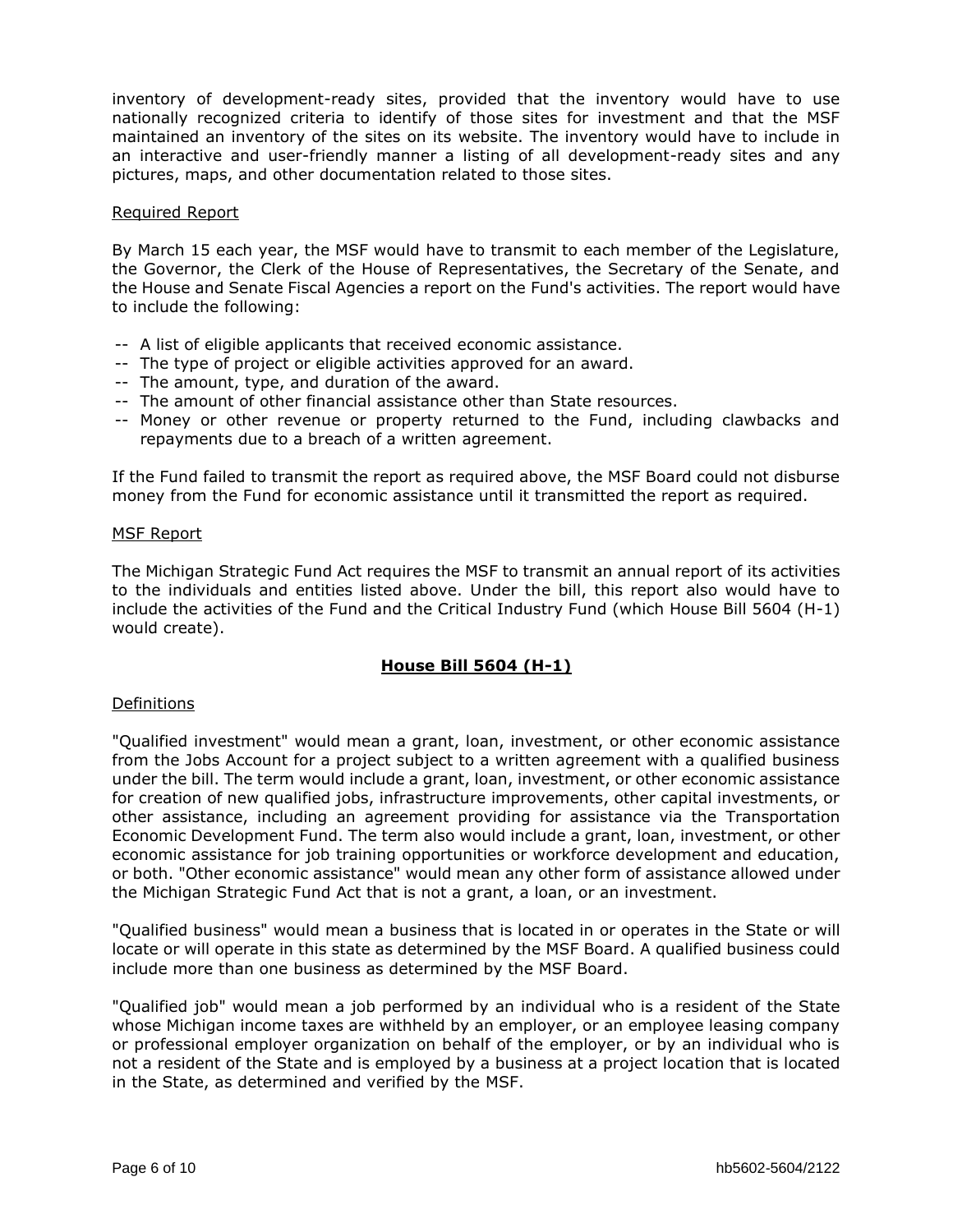## Critical Industry Fund

The bill would create the Critical Industry Fund ("Fund") as a separate account within the Investment Fund. The Critical Industry Fund would include money appropriated to, transferred to, or deposited in the Fund as provided by law. Money in the Fund at the close of a fiscal year that was not allocated or otherwise committed would have to revert back to the Strategic Outreach and Attraction Reserve Fund.

#### MSF Duties; Critical Jobs Fund

The Fund would have to spend money from the Fund only to provide qualified investments to qualified businesses for deal-closing, gap financing, or other economic assistance to create new qualified jobs or make capital investments, or both, as determined by the MSF Board. Fund money could not be used for administrative purposes. The MSF Board could not disburse money from the Fund for a qualified investment to a qualified business if that business had not fully repaid all money subject to a clawback or required to be repaid under a specific repayment provision as provided in an agreement under the Act or if that business were in default on any economic assistance made or guaranteed by the State. All money paid to the Fund under a clawback or repayment provision for a qualified investment would have to be deposited in the Strategic Outreach and Attraction Reserve Fund.

### Investment Criteria

The MSF would have to consider and document at least all of the following criteria to the extent reasonably applicable as reasonably determined by the MSF Board to the type of project proposed before entering into an agreement for qualified investment:

- -- The importance of the project to the community in which it would be located.
- -- If the project would act as a catalyst for additional revitalization of the community in which it would be located and Michigan.
- -- The amount of local community and financial support for the project.
- -- The applicant's financial need for a qualified investment from the Fund.
- -- The extent of reuse of vacant buildings, public or private, reuse of historic resources, and redevelopment of blighted property.
- -- Creation of new qualified jobs at the project location and within Michigan.
- -- The level of other public funds including the appropriation of Federal or State funds and tax credits.
- -- The level of any private funds, investments, or contributions into the project, including the qualified business' own investments in the project.
- -- Whether and how the project would be financially and economically sound and would promote sustainable development.
- -- Whether and how the project involved the rehabilitation of a historic resource.
- -- Whether and how the project would address areawide redevelopment and the overall economic benefit to the existing supply chain.
- -- The level and extent of environmental contamination.
- -- Whether and how the project would compete with or affect existing Michigan businesses within the same industry.
- -- Whether and how the project's proximity to rail and utility would affect the project's performance and maximize energy and logistics needs in the community in which it would be located and Michigan.
- -- The risk of obsolescence of the project, products, and investments in the future.
- -- The overall return on investment to Michigan.
- -- Any other additional criteria approved by the MSF Board that were specific to each individual project and were consistent with the findings and intent of the bill.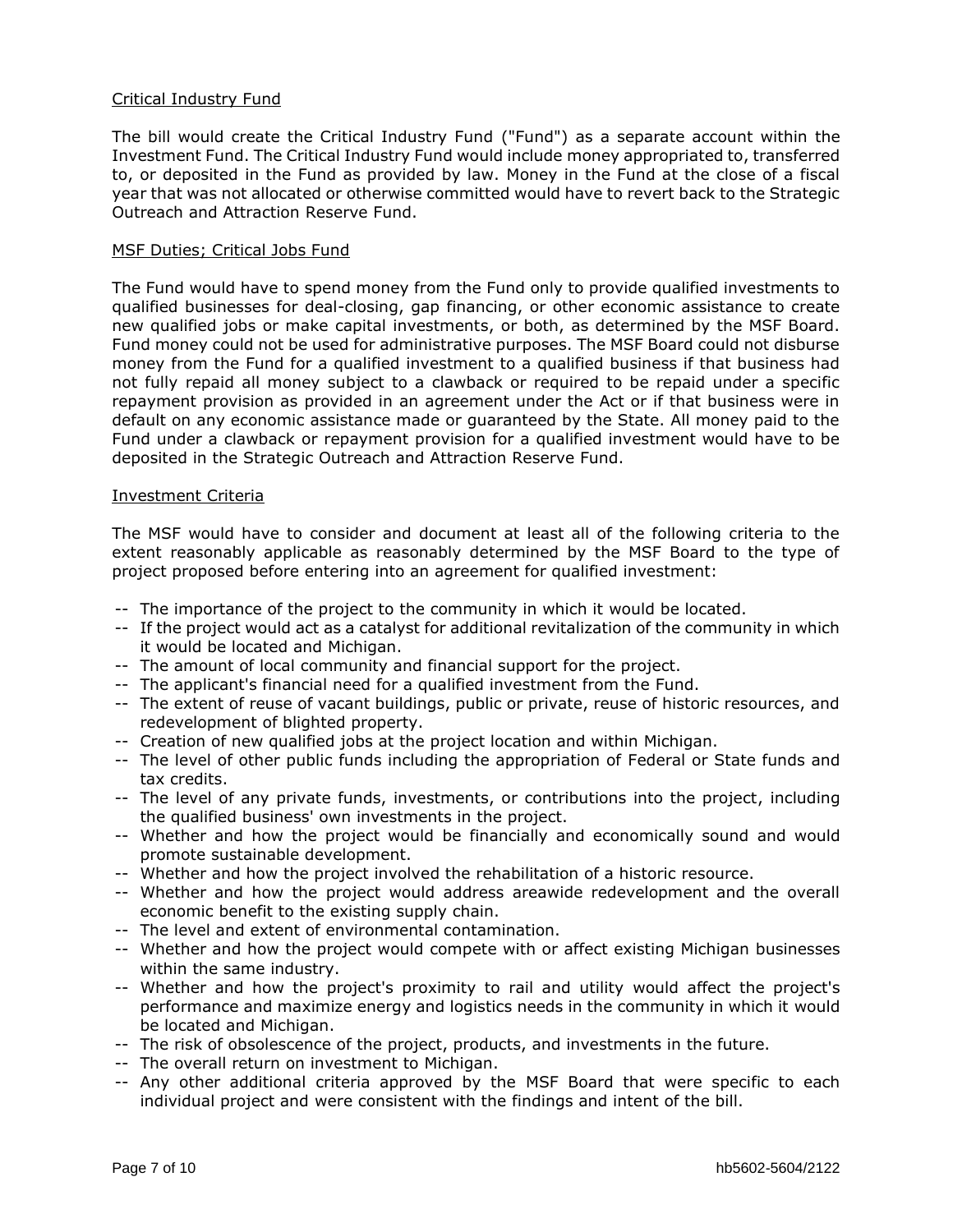## Investment Agreement Provisions

If the MSF determined, after making the considerations listed above, to award a qualified investment from the Fund to a qualified business, the MSF would have to enter into an agreement with the business that included all of the terms and conditions relating to the qualified investment, including the following:

- -- Specific time frames and benchmarks to be met before qualified business received a disbursement in installments from the Fund under the approved qualified investment.
- -- Specific terms relating to the required creation of new qualified jobs at the project location and within Michigan, including measurable outcomes, proration of payments for partial performance, clawbacks and specific repayment provisions for breach of the agreement, or for failure to meet measurable outcomes.
- -- Specific penalties for noncompliance with the agreement as determined by MSF.
- -- A provision that all money that was subject to a clawback or required to be repaid under a specific repayment provision would have to be paid within 30 days of notification by the MSF; any amounts not paid within that 30-day period would be subject to a penalty of 1.0% per month, prorated on a daily basis.
- -- A provision that if the business filed for bankruptcy, to the extent permitted by law, the State would be a secured creditor and would have first priority over other creditors if the business were in default under the agreement.
- -- A provision that the qualified business would provide the data described in the agreement that were necessary for the MSF to report to the Legislature.
- -- A provision that the qualified business could enter into a direct agreement with workforce training providers, when appropriate, to meet the workforce requirements of a qualified investment.

## Modification Procedures & Determination of Fair Exchange of Value

If the MSF received a request to modify an existing agreement for a qualified investment, it would have to provide a copy of the requested modification to each member of the Legislature, the Governor, the Secretary of the Senate, the Clerk of the House of Representatives, and the Senate and House Fiscal Agencies within five business days after receiving the modification request. The notice would have to include the specific provision to be modified and rationale for considering modification. Before the MSF modified an existing agreement, it would have to give notice of the proposed amendments and post them on the MSF's website at least one day before a public hearing on the proposed amendments. If the MSF approved and modified an existing agreement, it would have to provide a copy of the amended agreement to all of the individuals and entities specified above within one business day after the modification.

If the MSF sought to make a determination as to whether an approved qualified investment represented a fair exchange of value for value, the MSF could consider the total value to Michigan of the investment and the best interests of the State, including any positive economic impact to Michigan likely to be generated by the business under the agreement, especially economic impact resulting in the location of a high-economic-impact business facility in Michigan, increased capital investment in the State, and the creation of qualified new jobs in the State.

### Required Report & Miscellaneous Provisions

By March 15 each year, the MSF would have to transmit to each member of the Legislature, the Governor, the Clerk of the House of Representatives, the Secretary of the Senate, and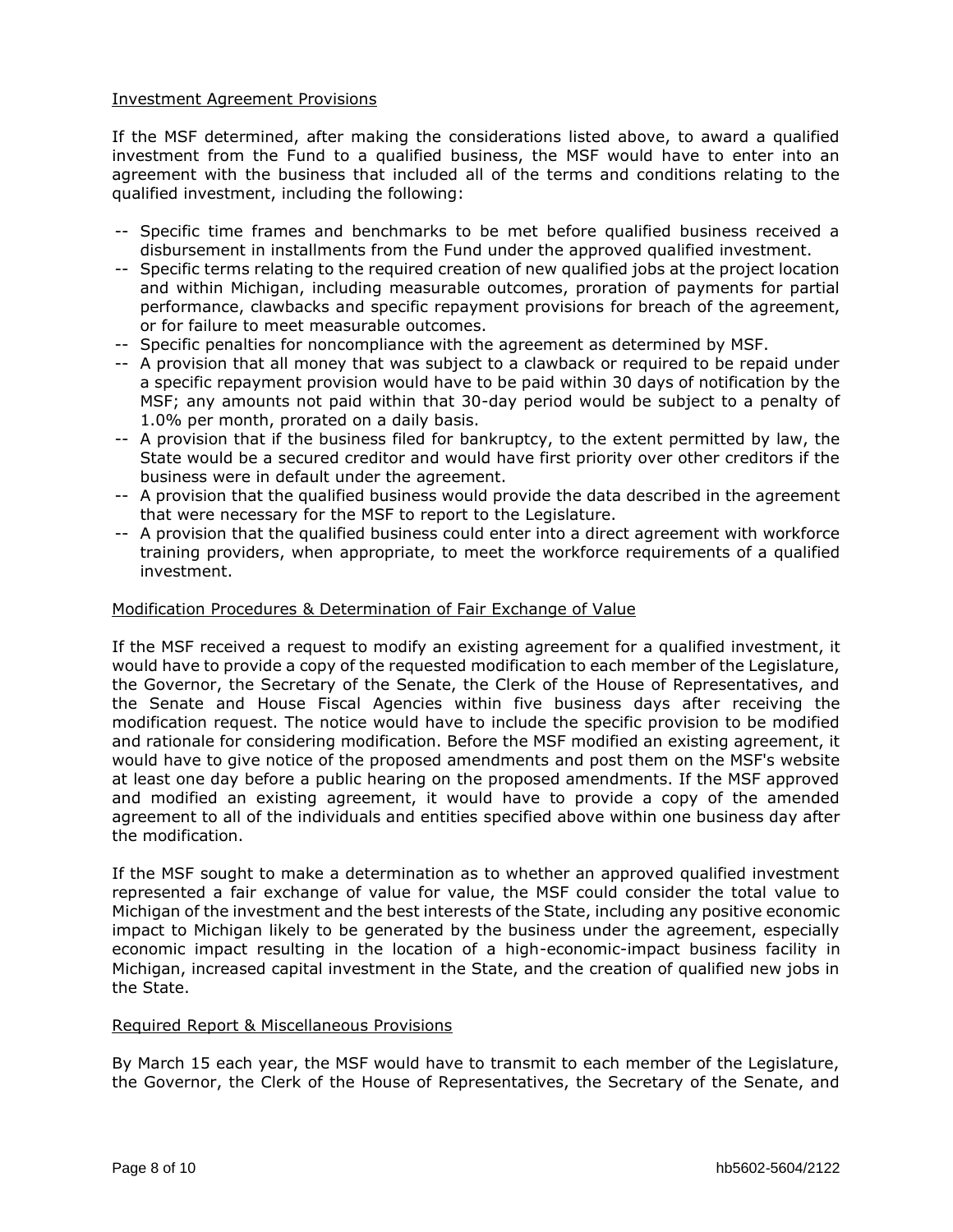the House and Senate Fiscal Agencies a report on the Fund's activities. The report would have to include the following:

- -- A list of qualified businesses that received a qualified investment.
- -- The type of project or product approved for an award.
- -- The amount, type, and duration of qualified investment.
- -- For each separate form of investment, the number of new qualified jobs committed or projected when the investment was applied for, the actual number of new qualified jobs created that were not temporary employees, and the average salaries for those jobs.
- -- The amount of other financial assistance other than State resources.
- -- Money or other revenue or property returned to the Strategic Outreach and Attraction Reserve Fund, including clawbacks and repayments due to a breach of an agreement.

If the MSF failed to transmit the report as required above, the MSF Board could not disburse money from the Fund for a qualified investment until it transmitted the report.

The bill states that the Legislatures "finds and declares that funding provided under [the bill] is for a public purpose and serves the health, safety, and general welfare of the residents of this state".

### MSF Report

The Michigan Strategic Fund Act requires the MSF to transmit an annual report of its activities to the individuals and entities listed above. Under the bill, this report also would have to include the activities of the Fund and the Michigan Strategic Site Readiness Fund (which House Bill 5603 (H-1) would create).

MCL 12.252 et al. (H.B. 5602) Legislative Analyst: Jeff Mann 125.2009 et al. (H.B. 5603) 125.2009 et al. (H.B. 5604)

# **FISCAL IMPACT**

# **House Bill 5602 (H-1)**

The bill would have a minor, but negative, fiscal impact on the State, and no fiscal impact on local units of government. The bill would create the Strategic Outreach and Attraction Reserve Fund in LEO. The creation of a new restricted fund would create some minor administrative costs for LEO related to accounting, budgeting, and reporting, but as the bill would not create a revenue source or dedicated purpose for the Fund, the bill would have no other fiscal impact on the State or local units of government.

## **House Bill 5603 (H-1)**

The bill would have a minor, but negative, fiscal impact on State and local government. The bill would create the Michigan Strategic Site Readiness Fund, which would create administrative costs for the MSF related to administration of the Fund, reporting, accounting, and other costs. The bill would not create any additional revenue source for the Fund, so the bill itself would have no additional fiscal impact.

## **House Bill 5604 (H-1)**

The bill would have a minor, but negative, fiscal impact on the State, and no fiscal impact on local units of government. The bill would create the Critical Industry Fund in the MSF. The